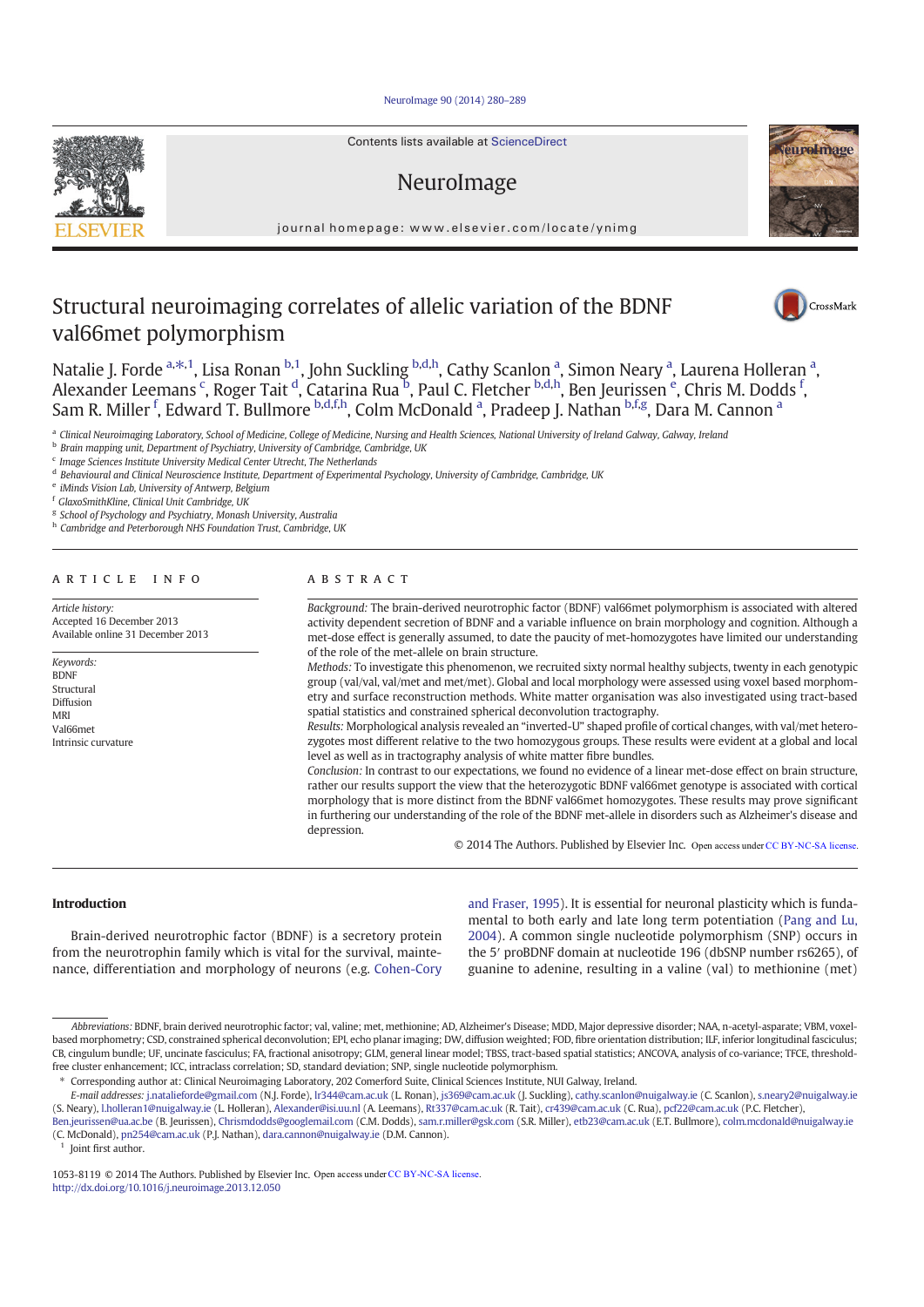amino acid substitution at codon 66 (val66met). This SNP is present in approximately 36%, (3% homozygous), of the Caucasian population with a higher incidence in Asian populations (Consortium, 2003).

The BDNF met-allele has been associated with memory impairments (Kambeitz et al., 2012) and multiple neurological and psychiatric conditions including Alzheimer's disease (AD, Matsushita et al., 2005; Ventriglia et al., 2002). A significant number of studies have investigated the link between BDNF and anxiety, particularly in relation to depression (MDD, Frodl et al., 2007; Verhagen et al., 2010). Some studies have indicated that the met/met variant is associated with increased anxiety (Chen et al., 2006; Montag et al., 2010a), though other studies have reported contradictory findings (Lang et al., 2005; Sen et al., 2003).

Although the val66met polymorphism does not seem to affect the activity of mature BDNF, the intracellular trafficking and activity-dependent secretion of BDNF is altered (Egan et al., 2003). At a cellular level, there appears to be a met-dose effect on intracellular localisation (Chen et al., 2004) and regulation of activity-dependent secretion of BDNF (Chen et al., 2006). Variations in n-acetyl-aspartate (NAA) levels in the hippocampus associated with the met-allele also suggest a functional met-dose effect (Egan et al., 2003).

Whether these findings are correlated with similar met-dose effects on brain structure has not been investigated thoroughly due to a dearth of met-homozygotes in the population. Instead, the majority of studies have concatenated met-carriers to investigate the effects of the val66met BDNF polymorphism rather than the specific met-dose effect. Of these studies, a significant number have focused on hippocampal volumetry (Bueller et al., 2006; Frodl et al., 2007; Szeszko et al., 2005; Takahashi et al., 2008). However the effect size of met-related volume reductions in the hippocampii is small and findings are heterogeneous. Moreover, meta-analysis has raised the possibility that these findings have been subject to a "winner's curse" rather than a genuine biological effect of the allele (Molendijk et al., 2012). In whole-brain analyses, the met-allele has been associated with GM reductions in the bilateral dorsolateral prefrontal cortex (Pezawas et al., 2004), right thalamus, amygdala and fusiform gyrus (Montag et al., 2009), parahippocampal gyrus (Montag et al., 2009; Takahashi et al., 2008), and total occipital and temporal GM volume (Toro et al., 2009). However results are conflicting (Eker et al., 2005), and some studies have found no differences between groups (Frodl et al., 2007; Joffe et al., 2009).

Relatively fewer studies have examined the effects of the val66met polymorphism on white matter (WM) microstructural organisation in healthy individuals (Carballedo et al., 2012; Chiang et al., 2011; Kennedy et al., 2009; Montag et al., 2010b; Soliman et al., 2010; Tost et al., 2013; Voineskos et al., 2011). One of the largest diffusion-MRI studies to date ( $n = 455$ ,  $n = 21$  met/met) reported increased fractional anisotropy (FA) associated with the met-allele in several white matter tract areas including the splenium of the corpus callosum, fornix and left inferior longitudinal fasciculus (ILF) (Chiang et al., 2011). The remaining studies had few if any met-homozygotes and the findings are inconsistent. For example, while one study reported reduced FA bilaterally in the uncinate fasciculus amongst met-carriers (Soliman et al., 2010), others have reported increases in FA associated with the metallele (Carballedo et al., 2012; Chiang et al., 2011; Tost et al., 2013). Several other studies have failed to find any effect of genotype on brain structure (Kennedy et al., 2009; Montag et al., 2010b; Voineskos et al., 2011). Most recently, increased FA in the left anterior cingulum bundle was found in met-carriers (Carballedo et al., 2012).using deterministic tensor-based tractography. Additionally increased FA has been found in several clusters amongst met-carriers including portions of the splenium and body of the corpus callosum, the posterior thalamic radiation, posterior and bilateral superior corona radiata, the right internal capsule and the superior longitudinal fasciculus (Tost et al., 2013).

In summary, there is a significant lack of convergence in analyses of the BDNF val66met polymorphism on brain structure. Over and above differences in sample sizes and methodology, it may be that the variation in the relative proportions of hetrozygous and homozygous metcarriers which are often concatenated within the same sample group may contribute to these inconsistencies. However, without a quantitative analysis of the met-dose effect, the relative contribution of this variation is unknown. To date no such study has been undertaken.

The aim of this study was to distinguish between the effects of methomozygotes, heterozygotes and val-homozygotes on brain structure by recruiting balanced genetic groups. Given the heterogeneity of previous analysis, we proposed to use a quartet of complementary approaches to determine the structural correlates of each genotype. In the first instance, because BDNF is widely expressed in the brain (Binder and Scharfman, 2004), and has been shown to affect cortical morphology (Montag et al., 2009; Pezawas et al., 2004), we employed a global morphological parameter, namely cortical intrinsic curvature (Ronan et al., 2011, 2013) which is a function of the differential expansion of the surface during development, and may be related to the underlying architecture and connectivity of the cortex. Intrinsic curvature is mathematically more fundamental to a surface than folding, and has been demonstrated to be more sensitive to case–control differences than measures of gyrification (Ronan et al., 2012).

We further employed voxel-based morphometry (VBM) which is specifically designed to obviate global size and shape differences for the purpose of identifying regional changes between groups (Good et al., 2001). Furthermore we employed the recent tractography method of constrained spherical deconvolution (CSD) to assess, sub-cortical white matter organisation (Jeurissen et al., 2011). CSD holds significant advantages over previously used tensor-based models in its ability to estimate multiple contributing fibre orientations within a voxel, making the reconstruction of fibre bundles in areas of crossing fibres possible (Tournier et al., 2007). We also utilised the automated restricted voxelwise method of tract-based spatial statistics (TBSS, Smith et al., 2006) to investigate diffusion throughout the core white matter tracts of the brain at a voxel level to compliment the tract specific tractography analysis.

By combining these complimentary approaches and with the novelty of a large met-homozygous group we aimed to more fully characterise the changes in brain structure associated with the val66met polymorphism of BDNF.

### Methodology

#### Participants

Healthy subjects, prospectively genotyped for the BDNF val66met gene polymorphism, were recruited from a database of approx 11,000 subjects at the Phase I GSK Clinical Unit and the Cambridge BioResource, Cambridge Biomedical Research Centre (CBRC). Of these approx. 350 had the rare met/met polymorphism. Information letters were sent to those on the database about the study and those that responded and fulfilled our exclusion/inclusion criteria were then included in a smaller database. Inclusion criteria included being right-handed, male or female, age 18–55 years and of a healthy weight ( $\geq$  50 kg men,  $\geq$  40 kg female and able to fit comfortably into scanner). Exclusion criteria included having a medical condition which could potentially affect the studies goals; neurological disorders including learning disability/disorder, family history of epilepsy, history of alcohol or drug abuse within the previous 6 months, history of Axis I psychiatric disorders, smokers, positive test results for HIV, Hep B or Hep C, use of prescription or non-prescription drugs including vitamins, herbal or dietary supplements within 7 days of screening. This smaller database included approx. 25 met/met subjects. From this database, subjects were prospectively recruited into 3 groups (20 val/val; 20 val/met and 20 met/met) in a randomised and blinded manner such that the recruitment team and the experimentors were blinded to the genotype. One person in the team (not involved in recruitment or analysis) was unblinded such that equal number of subjects were included in the groups matched for age, gender and IQ. Subjects were also asked to refrain from caffeine and alcohol intake 24 h prior to and on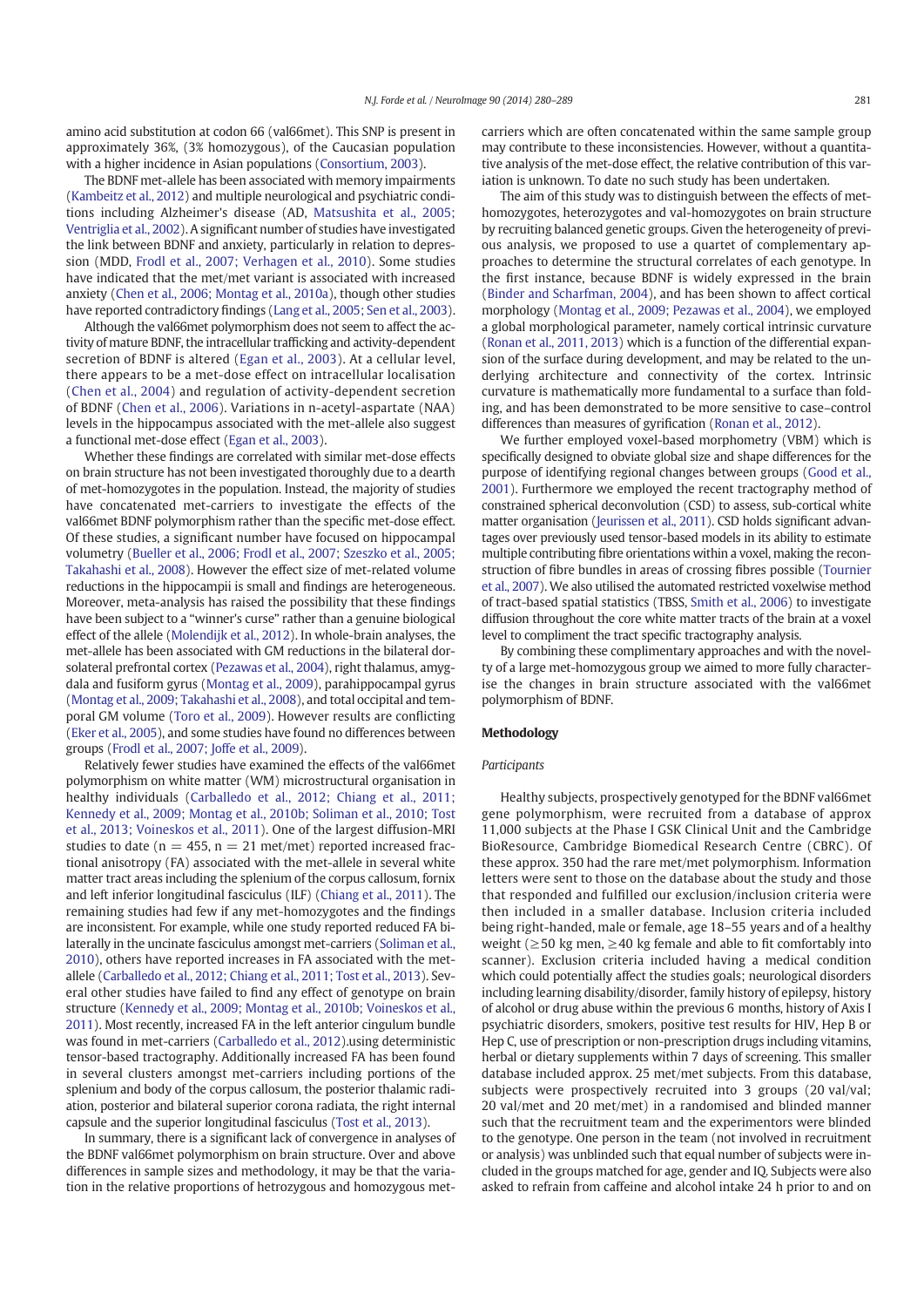the day of testing. Written informed consent was obtained from all participants. Ethical approval for this study was received from the National Research Ethics Service (NRES) committee East of England — Cambridge South. This study comprised part of larger study of various behavioural, neuroimaging, neuropsychometric and neurophysiological assessment of the BDNF polymorphism in human behaviour.

#### Genotyping

DNA was extracted from blood samples via standard methods and genotyped for the BDNF Val66Met SNP via TaqMan 50exonuclease assay (Applied Biosystems, Foster City, CA, USA).

#### Morphometric analysis

#### MRI data acquisition

MR images were acquired on a 3 T Siemens TimTrio at the Wolfson Brain Imaging Centre, University of Cambridge. Structural data were acquired with a sagittal MPRAGE T1-weighted, three-dimensional, inversion recovery gradient echo sequence with the following parameters: Inversion time  $= 900$  ms; echo time  $= 2.98$  ms; repetition time  $= 2300$  ms flip angle =  $9^\circ$ ; voxel dimensions = 1 mm  $\times$  1 mm  $\times$  1 mm. Acquisition  $time = 9.14$  min.

A 2D interleaved axial diffusion echo planar imaging (EPI) sequence was applied for the diffusion data acquisition where 63 diffusion gradient directions were used with  $b = 1000$  s/mm<sup>2</sup> and one B<sub>0</sub> reference image was acquired with the following parameters:  $TE = 90$  ms,  $TR = 7800$  ms,  $FOV = 192$  mm, matrix  $= 192 \times 192$ , slice thickness 2 mm, voxel dimension = 2 mm  $\times$  2 mm  $\times$  2 mm. Acquisition  $time = 8.44$  min.

#### Morphometric analysis

We use multiple methods of analysis. For intrinsic curvature we use the skew of the distribution as a global metric. Both VBM and TBSS are voxel-based methods where analysis between groups is done in a voxel by voxel manner. In tractography the median FA is extracted from the isolated tracts for analysis.

#### Global analysis: intrinsic curvature

Cortical reconstructions were generated using FreeSurfer (Dale et al., 1999; Fischl and Dale, 2000; Fischl et al., 1999a,b). The FreeSurfer programme was specifically developed for cortical reconstruction. In brief, raw image data voxels were sub-sampled to voxels of size 1 mm<sup>3</sup>. After that the data were normalized for intensity. RF-bias field inhomogenieties were modelled and removed, followed by skull-stripping. The cerebral white matter was subsequently identified after which the hemispheres were separated, tessellated and deformed to produce an accurate and smooth representation of the grey-white interface. Reconstructions were edited manually, where inaccuracies occurred. These edits were made on two-dimensional slices though the reconstruction and hence may be considered to be effectively unbiased with respect to the morphological parameters which are three-dimensional.

The software Caret (v5.65, http://brainmap.wustl.edu/caret) was used to calculate cortical intrinsic curvature per vertex of each subject's FreeSurfer-reconstruction. This process has been detailed elsewhere (Ronan et al., 2013). Intrinsic curvature arises from the differential expansion of the cortical surface, such that regions with a greater degree of differential expansion have a greater degree of intrinsic curvature. Because expansion is mediated by the underlying regional cytoarchitecture, intrinsic curvature is taken as a proxy of this (Ronan et al., 2011, 2013). Once generated in Caret, the derived surface curvature files were subsequently imported to MatLab where a low-pass filter was applied to remove aberrantly high curvature values that were not compatible with the resolution of the cortical reconstruction (Ronan et al., 2012, 2013). For each subject, the value per vertex contributed to the distribution of all values across the cortex for that subject, from which the skew was calculated. Cortical intrinsic curvature has a heavily skewed distribution (Pienaar et al., 2008; Ronan et al., 2011, 2012). As brain size changes, this distribution changes both its mean value as well as its shape (Ronan et al., 2012, 2013). Because we are interested in the degree of curvature independent of head size, we calculated the skew of the distribution rather than its mean.

#### Regional analysis: VBM

Structural data was analysed with FSL-VBM (Douaud et al., 2007 http://fsl.fmrib.ox.ac.uk/fsl/fslwiki/FSLVBM), an optimised VBM protocol (Good et al., 2001), carried out with FSL tools (Smith et al., 2004).

Images were reoriented to standard space, brain-extracted and grey matter-segmented before being aligned to the MNI 152 template (Andersson et al., 2007). MNI 152 alignment involved affine registration of grey matter images to GM ICBM-152 to create a first pass affine template; non-linear re-registration of native grey matter images to the affine template was then performed. Resulting warped images were averaged and reflected along the mid-line to create a left-right symmetric, study-specific grey matter template in MNI 152 space. To avoid bias in the form of favouring one group over another during registration, all subjects were included in the template construction process.

All native images were non-linearly registered to the study-specific template and modulated to correct for local expansion and contraction due to the non-linear component of the spatial transformation. Modulation was achieved by multiplication of each voxel of each registered image by the Jacobian of the associated warp field. Finally, modulated grey matter images were smoothed with an isotropic Gaussian kernel with a sigma of 3 mm. At each step, quality and error identification was determined visually using data rendered into a web browser. No images were rejected in this process.

#### TBSS and tractography

### Diffusion MRI data processing and analyses

Diffusion-weighted (DW) images were corrected for eddy current induced geometric and motion distortions, including rotation of the Bmatrix (Leemans and Jones, 2009), using the graphical toolbox ExploreDTI v4.8.2 (Leemans et al., 2009). Tensor estimation was performed by non-linear robust estimation of tensors by outlier rejection, RESTORE, (Chang et al., 2005). Data quality was determined visually including steps outlined previously (Tournier et al., 2011). No images were rejected in this process. T1-weighted structural MR images were corrected for non-uniform bias using N3 (Sled et al., 1998), brain extraction performed using the FSL brain extraction tool BET (Smith, 2002) and finally registered to the corrected FA diffusion images using the FSL's linear registration tool FLIRT (Jenkinson and Smith, 2001).

#### **TRSS**

Voxel-by-voxel based statistical analysis was carried out on the corrected FA data using Tract Based Spatial Statistics, TBSS (Smith et al., 2006). Briefly all FA images were non-linearly aligned to the target FMRIB58\_FA standard space image then affine transformed to MNI152  $1 \text{ mm}^3$  standard space. These images were merged and averaged to generate a study specific mean FA image and FA skeleton preparation using an FA threshold of 0.2.

#### Tractography

Whole brain deterministic tractography using CSD (Tournier et al., 2007) with interpolation of the fibre orientation distribution (FOD) was performed in ExploreDTI v4.8.2 (Jeurissen et al., 2011; Leemans et al., 2009). The following parameters were applied: maximum spherical harmonic order for CSD 8, seed point resolution  $2 \times 2 \times 2$  mm<sup>3</sup>, step size 1 mm, angle threshold 40 and 45 depending on tract anatomy and fibre length range 50–500 mm. Tracts were selected for analysis based upon their previous implication in the literature (Carballedo et al., 2012; Chiang et al., 2011; Kennedy et al., 2009; Montag et al., 2010b;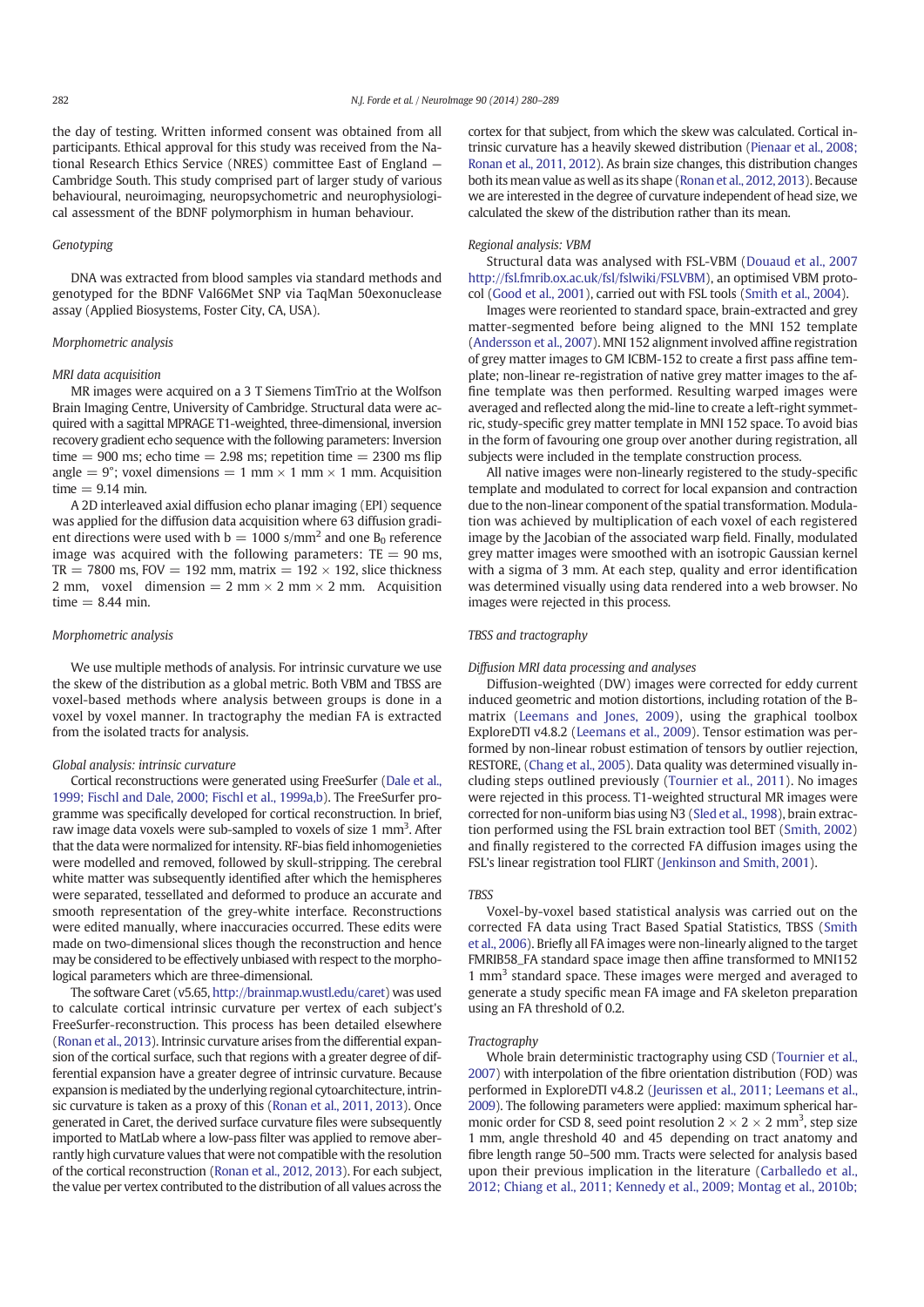Soliman et al., 2010; Tost et al., 2013; Voineskos et al., 2011) and biological connection to diseases associated with the met66val allele: the splenium of the corpus callosum, inferior longitudinal fasciculus (ILF, 45 ), fornix, cingulum bundle (CB; dorsal and anterior), arcuate fasciculus (AF) and uncinate fasciculus (UF, 40 ). To avoid bias all regions were drawn on the structural T1 images, registered to the FA.

For anatomical tract definition, the splenium of the corpus callosum, UF, AF and ILF were isolated following a modified version of Wakana et al. (2007) protocols. Dorsal and anterior CB's were defined similarly to a previous study (Carballedo et al., 2012) and the fornix was isolated with a single coronal gate at its apex. Segments of tracts used for subsequent analysis are shown in Fig. 1 and lie between the gates indicated in green. (For details of anatomical tract definition see supplementary information).

#### Statistical analyses

Statistical analyses were carried out in IBM SPSS statistics 20 unless otherwise stated. The Chi-squared test was used to assess gender balance across genotype-groups. The Shapiro–Wilks test and Levene's test were used to determine normality of distribution and homogeneity of variance respectively for median FA of the tracts, intrinsic curvature, extracted grey matter volumes and age. A one-way ANOVA was employed to compare age between groups. A three-level one-way univariate analysis of co-variance (ANCOVA) was employed for all analyses, so as to be unbiased in our approach and fully utilise having 3 balanced genotype groups.

#### Intrinsic curvature analysis

Group differences in intrinsic curvature skew were tested using an ANCOVA with whole brain surface area, hemisphere, age and gender as covariates. Post-hoc Bonferroni-corrected pairwise comparisons, with the same covariates, followed significant findings.

#### Voxel-based morphometric analysis

Grey matter voxel-wise GLM statistical analysis of the 3 groups was performed using CamBA v2.3.0 (http://www-bmu.psychiatry.cam.ac. uk) with gender, age and total intracranial volume as covariates.



Fig. 1. Reconstructed white matter tracts superimposed on T1-MRI for anatomical reference. Green lines indicate the extent of the segments included in analyses. (A) Splenium of the corpus callosum, (B) fornix, (C) dorsal cingulum bundle, (D) anterior cingulum bundle, (E) uncinate fasciculus and (F) inferior longitudinal fasciculus.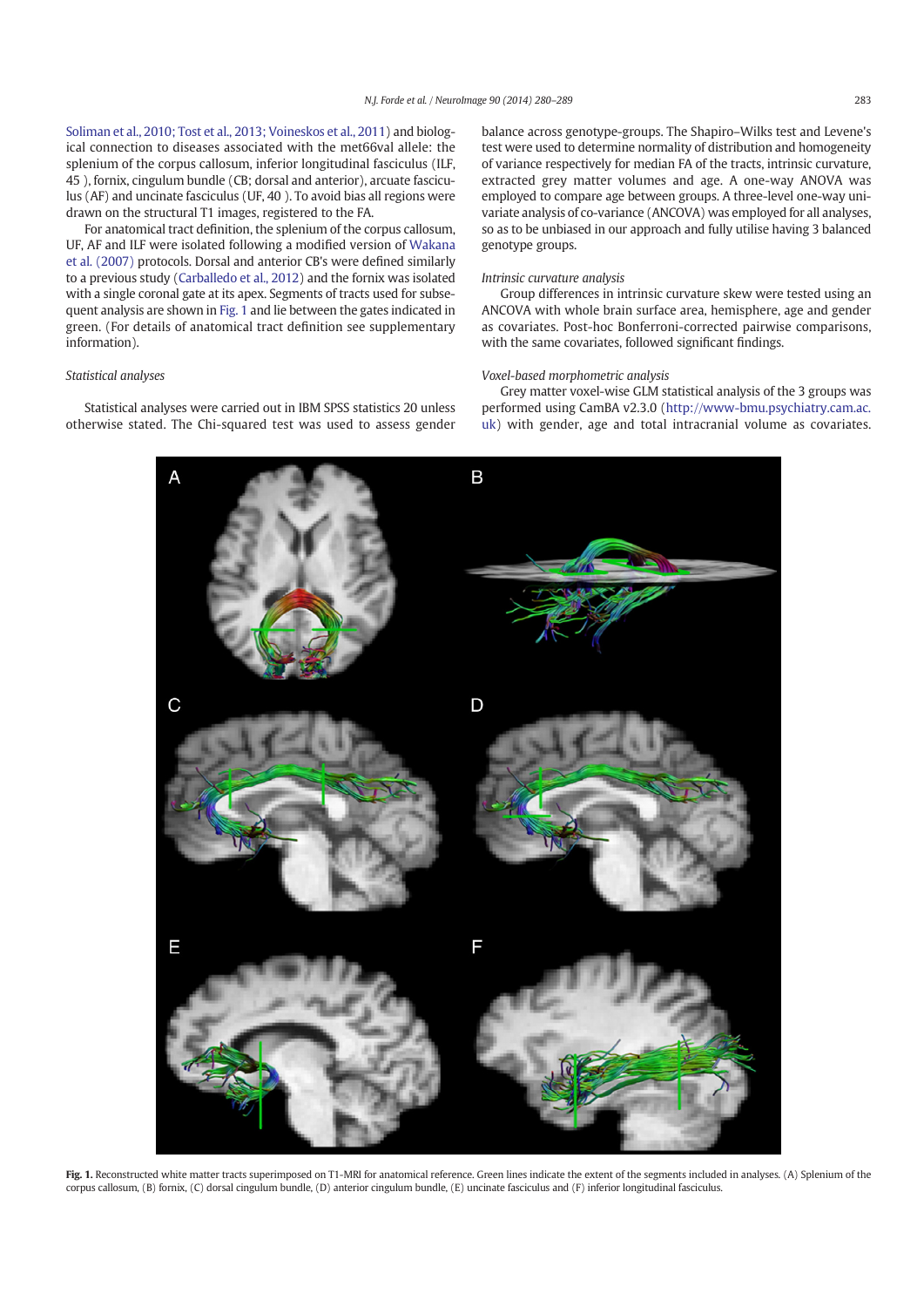Statistical inference was by permutation analysis on voxel clusters, with a statistical threshold corrected such that the expected number of false positive clusters in the intracranial volume was  $\leq 1$  (Bullmore et al., 1999). The location of significant clusters was established in relation to the anatomical automatic labelling (AAL) atlas in MNI standard space (Tzourio-Mazoyer et al., 2002). Post-hoc Bonferroni-corrected pairwise comparisons, with the same covariates, followed on the volumes extracted from significant clusters.

#### TBSS analysis and tractography

For TBSS voxel-wise GLM statistical analysis along the skeleton was performed using randomise, part of the FSL programme, with age and gender as covariates. This involved permutation analysis (10,000 random) and threshold-free cluster enhancement (TFCE) to correct for multiple comparisons (Behrens et al., 2007; Nichols and Holmes, 2002).

For tractography, segments of tracts were analysed to minimise variability in tract length allowing adjusted tract volume (tract volume/ median tract length) to be used as a covariate (Vos et al., 2011), along with age and gender in an ANCOVA to compare median FA between groups. Post-hoc Bonferroni-corrected pairwise comparisons, with the same covariates, followed for tracts with significant findings.

Cross modality testing

Secondary to significant findings in the primary analysis we investigated the presence of links between these findings from the different modalities by correlation analysis (Pearson correlation).

#### Results

#### Demographics

Groups did not differ significantly in gender proportion or mean age (Table 1). One met/met subject was not available for the curvature analysis, however this did not result in any demographic differences between the groups in terms of age ( $F_{(2)} = 0.84$ ,  $p = 0.43$ ) or gender  $(\chi^2 = 24, p = 0.58)$ . Similarly DW data was not available for one member of the val/met group, this did not affect the age ( $F_{(2)} = 0.48$ ,  ${\rm p} = 0.62$ ) or gender ( $\chi^2_{(2)} = 0.77, {\rm p} = 0.71$ ) balance between groups.

#### Intrinsic curvature

A main effect of group was found on the intrinsic curvature skew  $(F_{(2)} = 10.29, p < 001, adj. R^2 = 0.31)$ . The mean intrinsic curvature skew for each group was as follows: met/met  $5.48 \pm 0.14$ ; val/met 5.38  $\pm$  0.18; val/val 5.53  $\pm$  0.19. Post-hoc Bonferroni-corrected pairwise comparisons revealed a significantly smaller intrinsic curvature skew in the val/met group compared to the val/val group  $(F<sub>(1)</sub> = 16.00, p < 0.001, adj. R<sup>2</sup> = 0.28, Fig. 2A)$  and a non-significant trend towards reduction compared to the met/met group  $(F_{(1)} = 6.02, p = 0.05, adj. R<sup>2</sup> = 0.28)$ . There was no statistically significant difference between the met/met and val/val groups, although there was a non-significant trend ( $F_{(1)} = 5.35$ ,  $p = 0.07$ , adj.  $R^2 = 0.27$ ).

#### Table 1

Participant demographic variables.

| Demographic variable              | <b>BDNF</b> genotype         |                 |                                                       | Group comparison       |      |
|-----------------------------------|------------------------------|-----------------|-------------------------------------------------------|------------------------|------|
|                                   | met/met                      | val/met         | val/val                                               | Test statistic p value |      |
| n<br>Age, mean (SD)<br>Age, range | 20<br>42.2(9.7)<br>$20 - 55$ | 20<br>$24 - 55$ | 20<br>40.9 (10.1) 39.0 (11.2) $F = 0.50$<br>$19 - 54$ |                        | 0.61 |
| Sex (male/female)                 | 10/10                        | 15/5            | 14/6                                                  | $\chi^2 = 0.52$        | 0.77 |

### Voxel-based morphometry

Voxel-wise analysis revealed 3 significant regions of group differences in grey matter volume following thresholding at the cluster level; 1) cerebellum, 2) cerebellum/fusiform and 3) right superior frontal/supplementary motor area (see Table 2 and Fig. 3). In each case the val/met group showed either significantly larger (or trends towards significantly larger) values than both other groups, while there was no statistically significant difference between the homozygous groups resulting in a "U-shaped profile" (Table 2, Fig. 3).

#### TBSS and tractography

TBSS failed to detect clusters that survived correction for multiple comparisons across genotype-groups.

The single rater's (NJF) intra-rater reliability was greater than 86% in defining tracts (ICC range 0.86–0.99). Median FA outliers were defined as lying outside the mean  $\pm$  3 times the SD. One right UF and two splenium tracts were removed on this basis which did not affect mean age or gender balance between the groups (right UF: age,  $F_{(2)} = 0.60$ ,  $p = 0.55$ ; gender,  $\chi^2_{(2)} = 0.79$ ,  $p = 0.68$ ; splenium: age,  $F_{(2)} = 0.84$ ,  $p = 0.44$ ; gender,  $\chi^2_{(2)} = 0.34$ ,  $p = 0.85$ ).

Statistical analysis found a significant effect of group in the right dorsal CB (Table 3, Fig. 2B). No other significant effects were observed in the remaining tracts examined, a trend was seen in the splenium of the corpus callosum (Table 3). Subsequent post-hoc Bonferroni-corrected pairwise analysis of the right dorsal CB revealed the overall group difference to be driven by the met/met group having a significantly lower FA than the val/met group (Table 3, Fig. 2B), the other comparisons showed no statistically significant difference between groups (Table 3).

#### Correlations

No significant relationship was detected between morphometric GM differences, white matter anisotropy or intrinsic curvature. A correlation was seen between the intrinsic curvature skew and the GM volume of cluster 3, however this was not significant following correction (Pearson correlation  $-0.26$ ,  $p = 0.046$ , uncorrected).

#### Discussion

This is the first comprehensive study of the effect of met-homozygosity and heterozygosity on grey and white matter morphometry. Such analyses are rare and offer a key insight into the effects of the BDNF val66met polymorphism. Our results indicate a global and local effect of genotype on cortical morphology and white matter organisation. However, contrary to our expectations we found no evidence to support a met-dose effect in any of the modalities used herein. Instead we found that the met-allele has a significant but non-uniform effect on brain structure, with homozygotes (met/met and val/val) more similar than heterozygotes (val/met) across all our findings irrespective of modality.

To date the majority of structural investigations in BDNF have focused on regional effects, despite the fact that the gene is expressed globally (Binder and Scharfman, 2004). Our results indicate that BDNF has a global effect on cortical morphology in line with previous analyses (Toro et al., 2009).

In our global analysis of cortical morphology, the results of intrinsic curvature analysis indicate that a single copy of the met-allele is associated with a modest decrease in curvature skew, which in turn may be interpreted as an increase in the degree of intrinsic curvature and hence differential expansion (the degree of non-uniform expansion). Previous experiments and theoretical considerations have related the degree of differential expansion to neuronal density, with regions of higher density reducing the degree of cortical differential expansion owing to a proportionately greater degree of tangential pressure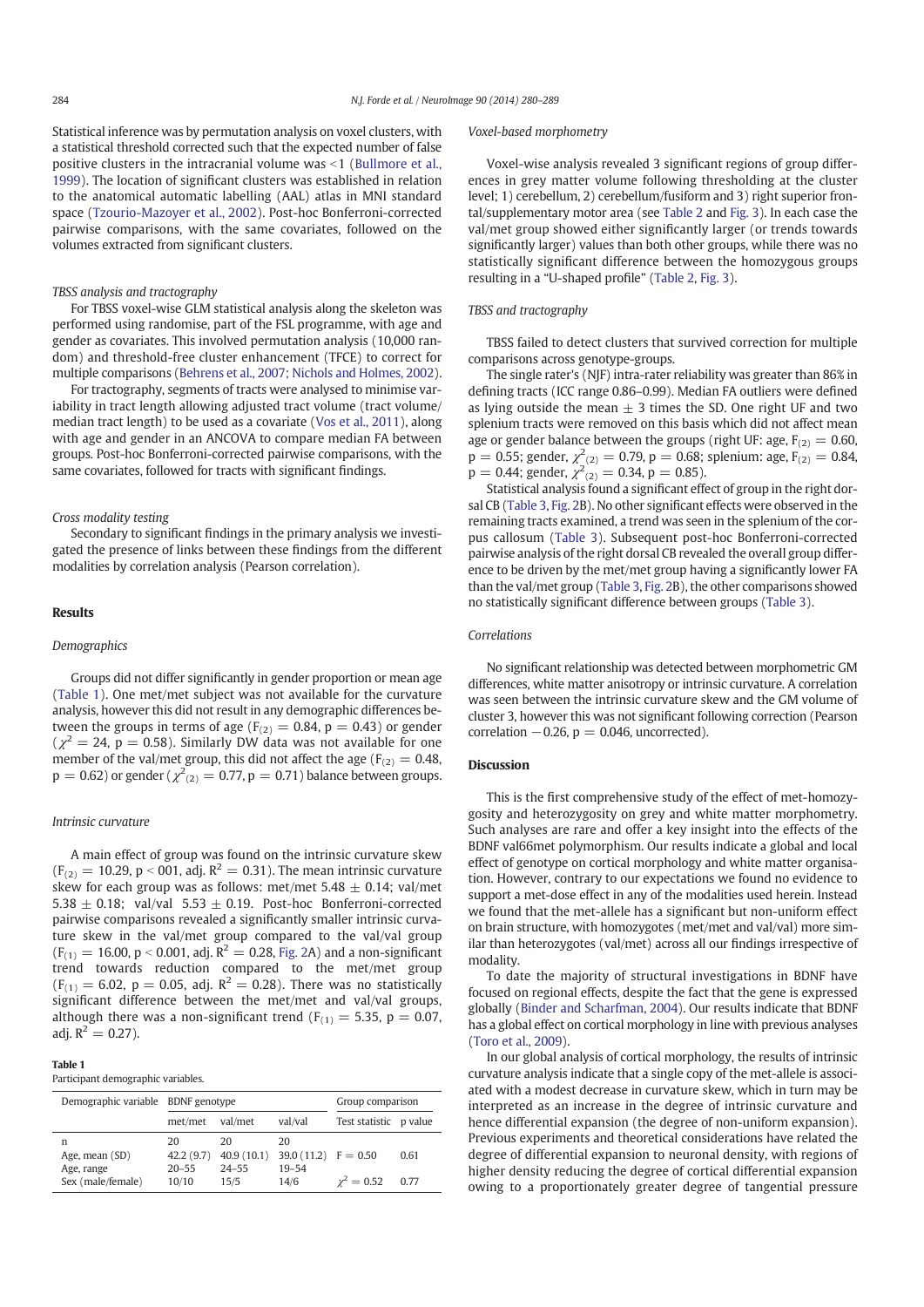

Fig. 2. Intrinsic curvature and anisotropy. A significant effect of genotype was seen on intrinsic curvature skew (A) and on the FA in the right dorsal cingulum bundle (B). Post-hoc analysis revealed that val/met has a significantly smaller intrinsic curvature than val/val. Also there is a significant reduction in FA in the met/met group when compared to val/met in the right dorsal cingulum bundle. Box plots with interquartile range and median line. Whiskers represent max and min values.

under expansion which acts to reduce spatial variance (Ronan et al., 2011, 2013). In turn neuronal density has been demonstrated to have a reciprocal relationship with local connectivity, where higher densities are related to a decrease in synaptic connectivity and dendritic aborisation (Cullen et al., 2010; Schlaug et al., 1993; Welker, 1990). Based on this rationale, we may tentatively interpret the decrease in intrinsic curvature skew as reflecting a change in the intrinsic structure of the cortex, possibly reflecting decreased neuronal density and associated changes in intrinsic connectivity. At one level these results are in agreement with the wider literature, where BDNF has been demonstrated to be influential in the density of neurons (Gorski et al., 2003) and the formation, maintenance and modulation of connectivity (Cao et al., 2007; Horch et al., 1999; McAllister et al., 1997). However there is a paucity of studies on the specific met-dose effect on these changes. Moreover these effects are often observed to be layer-specific (Gorski et al., 2003; McAllister et al., 1997) making it difficult to reconcile these observations with the results reported herein which are based on the tangential morphology of the cortex which is insensitive to such radial variations.

Local effects were also uncovered both in grey matter volume and white matter organisation. We have shown 3 clusters of genotypic difference in grey matter volume. The first two are mainly constrained to the cerebellum but also include voxels in lingual areas bilaterally. The third is unilateral on the right side including areas of the superior and middle frontal areas and supplementary motor area. Adequately comparing these regional difference findings to the literature is somewhat of a challenge as the whole brain is usually neglected in favour of analyses focussed on the hippocampus. However our cluster in the right fusiform gyrus does correspond to a previous finding of reduced volume amongst met-carriers in this area (Montag et al., 2009). In the same study right frontal regions were also implicated, but these regions do not overlap directly with our right frontal cluster but do support our findings in laterality and adjacent regions affected (Montag et al., 2009). Hippocampal investigations in BDNF are legion, and most commonly

#### Table 2

Summary of VBM clusters.

|           | Extent (voxels)     | Lobe              |                   | Regions (AAL atlas)                          |
|-----------|---------------------|-------------------|-------------------|----------------------------------------------|
| Cluster 1 | 958                 | Cerebellum        |                   | Cerebellum (crus2_R, 7b_R, 8_R)              |
| Cluster 2 | 1551                | Frontal           |                   | Lingual $(R, L)$                             |
|           |                     | Temporal          |                   | Fusiform R                                   |
|           |                     | Parietal          |                   | Cerebellum (crus1R, 4_5L, 4_5R, 6 L, 6R, 9R) |
|           |                     | Cerebellum        |                   | Vermis (4_5, 6, 9 10)                        |
| Cluster 3 | 886                 | Frontal           |                   | Frontal (SupR, MidR)                         |
|           |                     | Parietal          |                   | Precentral R                                 |
|           |                     |                   |                   | Supp motor area R                            |
| Post hoc  |                     |                   |                   |                                              |
|           |                     | met/met v val/met | met/met v val/val | val/met v val/val                            |
| Cluster 1 | $F_{(1)}$           | 6.73              | 2.40              | 13.93                                        |
|           | p                   | 0.09              | 1.00              | $0.006**$                                    |
|           | adj. $R^2$          | 0.11              | 0.07              | 0.25                                         |
| Cluster 2 | $\mathrm{F}_{(1)}$  | 20.33             | 3.27              | 28.31                                        |
|           | p                   | $< 0.001$ ***     | 0.71              | $< 0.001***$                                 |
|           | adj. R <sup>2</sup> | 0.44              | 0.15              | 0.48                                         |
| Cluster 3 | $F_{(1)}$           | 15.07             | 0.44              | 19.58                                        |
|           | p                   | $0.004**$         | 1.00              | $< 0.001***$                                 |
|           | adj. $R^2$          | 0.29              | 0.10              | 0.32                                         |

\*\*\*p < 0.001, \*\*p < 0.01.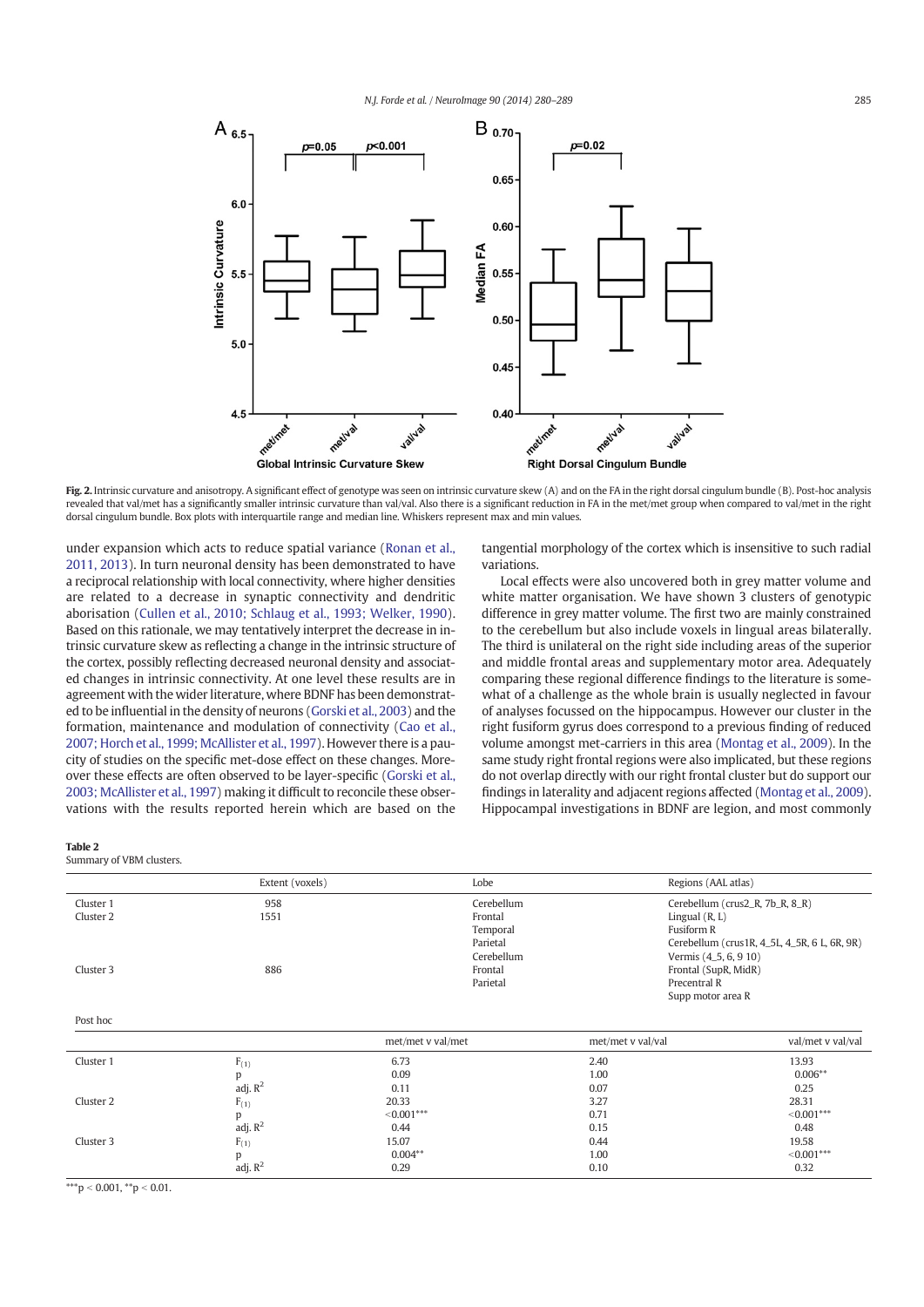

Fig. 3. Voxel-based morphometry. Three clusters of significant group effect were found in the grey matter VBM analysis. These clusters are highlighted in the image above and detailed in the table. Graphs indicate the differences in the GM volume between the 3 genotypes within each cluster. Box plots with interquartile range and median line. Whiskers represent max and min values.

#### Table 3

Summary of tractography findings.

| Tract             | Mean FA (SD) |                   |            | Test statistic $(F_{(2)})$ | p value           |
|-------------------|--------------|-------------------|------------|----------------------------|-------------------|
|                   | met/met      | val/met           | val/val    |                            |                   |
| Dorsal CB right   | 0.51(0.04)   | 0.55(0.04)        | 0.53(0.04) | 3.50                       | $0.04*$           |
| Dorsal CB left    | 0.57(0.03)   | 0.58(0.04)        | 0.59(0.05) | 0.04                       | 0.96              |
| Splenium          | 0.73(0.03)   | 0.72(0.03)        | 0.74(0.02) | 2.80                       | 0.07              |
| Fornix            | 0.33(0.06)   | 0.31(0.04)        | 0.31(0.06) | 1.39                       | 0.26              |
| ILF left          | 0.47(0.02)   | 0.45(0.03)        | 0.46(0.03) | 0.79                       | 0.46              |
| ILF right         | 0.43(0.02)   | 0.43(0.03)        | 0.43(0.03) | 0.32                       | 0.73              |
| Anterior CB left  | 0.42(0.04)   | 0.43(0.05)        | 0.43(0.06) | 0.42                       | 0.66              |
| Anterior CB right | 0.39(0.04)   | 0.41(0.05)        | 0.41(0.05) | 2.03                       | 0.14              |
| Arcuate left      | 0.51(0.03)   | 0.52(0.02)        | 0.51(0.04) | 1.33                       | 0.27              |
| Arcuate right     | 0.43(0.03)   | 0.44(0.04)        | 0.44(0.05) | 0.19                       | 0.83              |
| Uncinate left     | 0.41(0.04)   | 0.41(0.04)        | 0.40(0.04) | 0.57                       | 0.57              |
| Uncinate right    | 0.39(0.02)   | 0.41(0.04)        | 0.39(0.04) | 1.07                       | 0.35              |
| Post hoc          |              |                   |            |                            |                   |
|                   |              | met/met v val/met |            | met/met v val/val          | val/met v val/val |
| Dorsal CB right   | $F_{(1)}$    | 8.37              |            | 1.20                       | 1.31              |
|                   | p            | $0.02*$           |            | 0.84                       | 0.26              |
|                   | adj. $R^2$   | 0.14              | 0.04       |                            | $-0.06$           |
| .                 |              |                   |            |                            |                   |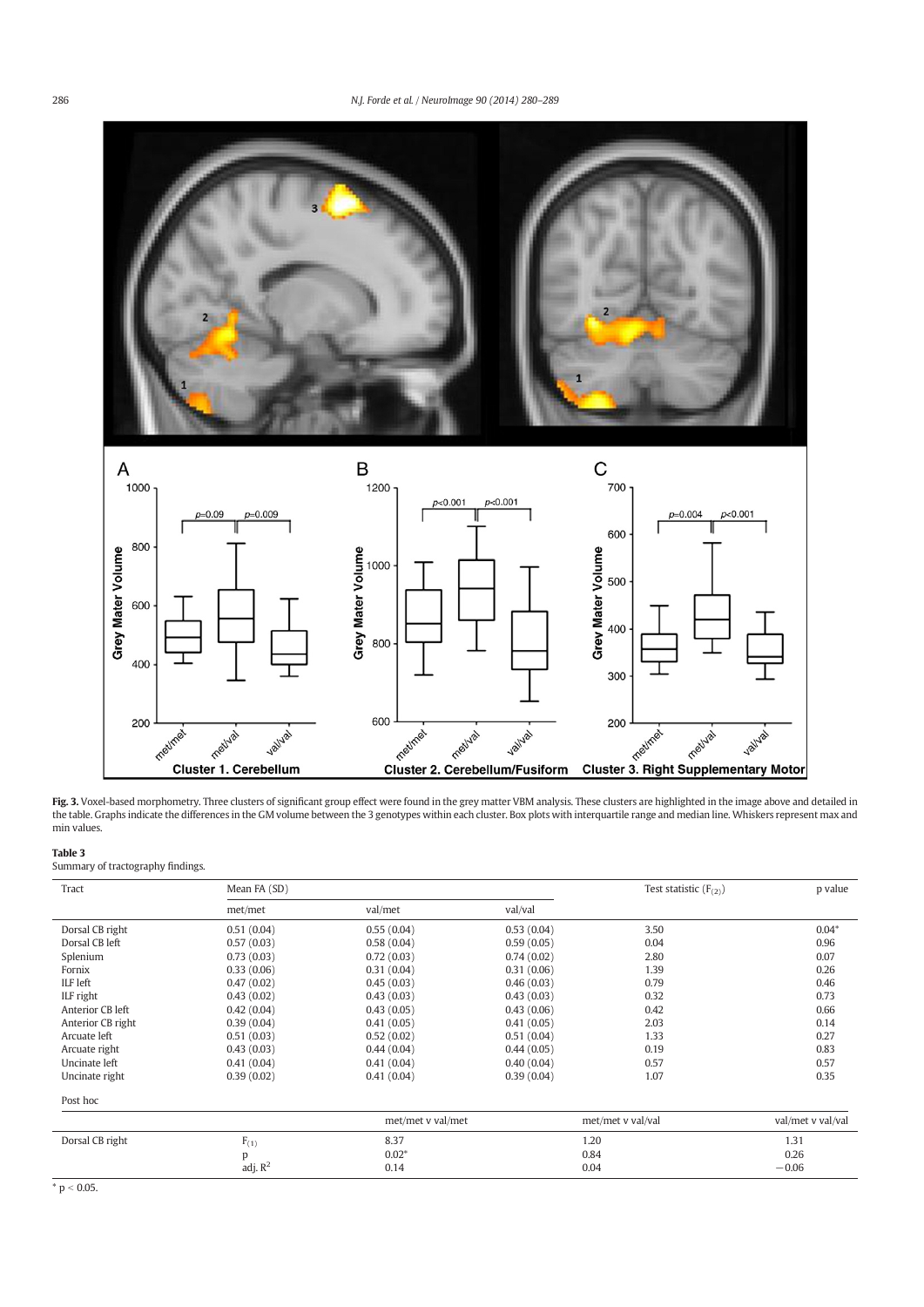indicate a met-effect of reduced hippocampal volume (Pezawas et al., 2004), although these changes are not consistent (Koolschijn et al., 2010; Toro et al., 2009), and have recently been suggested to be artificial due to a "winners curse" (Molendijk et al., 2012). In our analysis we did not detect an effect of genotype in the hippocampus.

A subtle local effect of genotype was found on the white matter organisation of the right dorsal cingulum bundle and this was found to be due to a statistically significantly higher FA amongst the heterozygotes compared to the met-homozygotes. Met-homozygotes have not previously been examined in the literature. However, there has been a report of increased FA in the left anterior and dorsal CB amongst val/ met-heterozygotes relative to val-homozygotes (Carballedo et al., 2012). We did not observe differences between groups in white matter organisation across the left CB or any other tract examined which is largely consistent with the literature to date comparing met-carriers to val-homozygotes (Kennedy et al., 2009; Montag et al., 2010b; Voineskos et al., 2011). Previous inconsistency in the literature could largely be due to the mixing of met-homozygotes and heterozygotes when they may in fact have diverging effects on white matter microstructure relative to the val-homozygous group. Also anisotropy in all studies prior to the present analysis has depended upon tensor-based methods and may therefore be confounded by collapsing changes in multiple within-voxel compartments. The amount of white matter voxels that exhibit a configuration with multiple fibre populations has recently been estimated to be up to 90%, invalidating tensor based tractography approaches in large parts of the brain (Jeurissen et al., 2013). Spherical deconvolution based tractography, used here, deconvolves the diffusion signal into multiple estimated contributing compartments representing differently oriented bundles within each voxel and may therefore overcome the above mentioned potential confound. Our restricted voxel-based analysis (TBSS) failed to detect any difference in groups this may be due to limitations in the method of TBSS as well as the above mentioned confounds in using tensor based methods. These include the thinning of white matter tracts to a skeleton thereby reducing the amount of white matter examined and skeleton dys-contiguity where crossing tracts or tract junctions occur (Smith et al., 2006). This may account for the inconsistency across our diffusion findings.

Common across all our findings is the "U-shaped" profile, where heterozygotes are distinct from the homozygotes. Given our relative lack of insight in to the biology of the BDNF met-allele, as well as a dearth of studies examining the met-dose effect on brain structure, it is yet too early to know how to interpret these changes. However it does offer the important insight that, by grouping all met-carriers together, previous quantitative investigations may have missed an important aspect of the interaction between the met and val alleles. Although not explicitly discussed or statistically significant, several studies have indicated similar U-shaped trends in BDNF. Examples include prior to task-related activity but not after (Kleim et al., 2006), or in memory scores and NAA levels of schizophrenia patients and their siblings (Egan et al., 2003). However a number of studies have also indicated a predominance of met-dose effects of BDNF on cortical microstructure (Chen et al., 2004; Liu et al., 2012). Moreover, in a sister-study of the current analysis, a met-dominant effect was most likely in fMRI response (Dodds et al., 2013) as well as plasticity (using TMS, Teo et al., in press). While this may suggest that there is not a simple relationship between genotype and phenotype, it more importantly emphasises the importance of replication of our structural analysis. In general, the heterogeneity of structural findings, in terms of the pattern, and effect-size is, as Molendijk and colleagues point out, further enhanced by the paucity of studies which explicitly model the met-dose effect (Molendijk et al., 2012). The results of this study clearly indicate that further work is required to illuminate these global and regional effects.

Our findings suggest that the effect of the met allele is more strongly felt in the grey matter compared to the white. Significant group differences in the VBM analysis ranged in effect size from moderate to large (adj.  $R^2 = 25-48\%)$  while the significant finding in the right dorsal cingulum bundle corresponded to a small (14%) effect size. We see this as a true finding given the robust methods used and the similar pattern to the VBM and intrinsic curvature findings. Changes in FA can be very subtle and it is possible that our sensitivity to detect differences in FA may be limited by the methods employed and given a larger sample size effects of similar small size may have been detected in some other tracts, however this is speculative and we await the replication of this finding and the addition of more with the help of balanced groups as used herein. Alternatively, it remains possible that although BDNF is expressed throughout the brain, the val66met polymorphism may have its main effect at synapses in the grey matter where it is known to modulate the activity dependent secretion of BDNF (Egan et al., 2003). Further research shall determine this.

There are important limitations to this study. Recruiting participants for studies, such as this, where one of the groups is comprised of individuals with a rare genotype (met/met, 3%) can be exceedingly difficult. This was in part overcome by the prospective recruitment of participants from a large database of subjects of known genotype. Despite having a significantly larger number of met-homozygotes participate in this study than previous studies there remains a small risk that we may be missing a subtle effect of genotype that a larger study would have found. Gender by BDNF genotype interactions have been shown (Shalev et al., 2009; Verhagen et al., 2010) which may have confounded our findings as our val/met and val/val groups were more dominated by men, however we have minimised this risk by including gender as a covariate in all our analyses. The segmentation of tracts to account for partial volume effects is another potential confound (Vos et al., 2011), and it is possible that changes in peripheral tract regions were excluded from analysis. More generally there are multiple alleles upstream of the BDNF gene associated with the val66met polymorphism, which may contribute to the heterogeneity of results across the literature in a fundamental way (Okada et al., 2006) and thus obfuscate the true nature of the BDNF polymorphism in limited sample sizes such as the one we report. Similarly, epigenetic modulation of BDNF gene regulation may also confound results (Boulle et al., 2012).

#### Conclusion

In this study we explicitly examined the role of met-load in the BDNF val66met polymorphism on human cerebral grey and white matter morphometry. Our results indicate global and local changes associated with the met66 allele of BDNF which do not occur in a dosedependent manner. Our findings of a non-linear pattern of genotypic effect illustrate the importance of classifying met-homozygous, heterozygous and val-homozygous subjects into separate groups to adequately determine the effect of the met-allele. Elucidating the role of variation in the gene coding for this cerebral neuronal growth factor is essential to ultimately understanding its potential as a risk factor or target in the treatment of depression.

#### Acknowledgments

We gratefully acknowledge the participation of all NIHR Cambridge BioResource and GSK Clinical Unit Panel volunteers. We thank staff of the CBR and GSK Clinical Unit for assistance with volunteer recruitment. We thank members of the Cambridge BioResource SAB and Management Committee for their support and the National Institute for Health Research Cambridge Biomedical Research Centre for funding.

#### Conflict of interest

This study was funded by GlaxoSmithKline. Chris M Dodds, Sam R Miller, Edward T Bullmore and Pradeep J Nathan are current or past employees of GlaxoSmithKline and hold shares in the company. Simon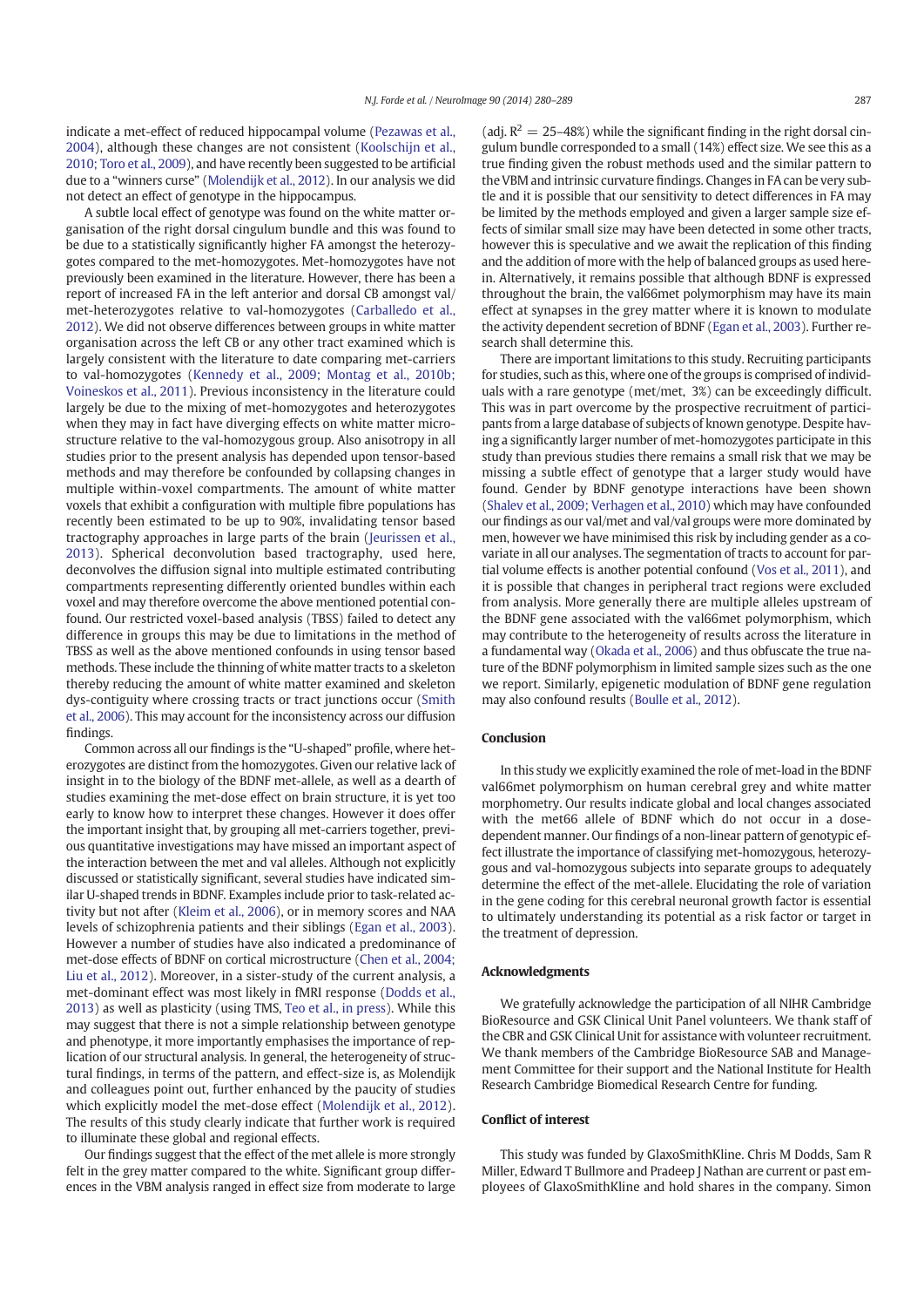Neary received the Irish Health Research Board summer student scholarship (www.hrb.ie). Lisa Ronan, Catarina Rua and Paul Fletcher were funded by the Bernard Wolfe Health Neuroscience Fund and by the Wellcome Trust.

#### Appendix A. Supplementary data

Supplementary data to this article can be found online at http://dx. doi.org/10.1016/j.neuroimage.2013.12.050.

#### References

- Andersson, J.L.R., Jenkinson, M., Smith, S., 2007. Non-linear Registration aka Spatial **Normalisation**
- Behrens, T., Smith, S., Webster, M., Nichols, T., 2007. Randomise v2.1.
- Binder, D.K., Scharfman, H.E., 2004. Brain-derived neurotrophic factor. Growth Factors 22, 123–131.
- Boulle, F., van den Hove, D.L., Jakob, S.B., Rutten, B.P., Hamon, M., van Os, J., Lesch, K.P., Lanfumey, L., Steinbusch, H.W., Kenis, G., 2012. Epigenetic regulation of the BDNF gene: implications for psychiatric disorders. Mol. Psychiatry 17, 584–596.
- Bueller, J.A., Aftab, M., Sen, S., Gomez-Hassan, D., Burmeister, M., Zubieta, J.K., 2006. BDNF Val66Met allele is associated with reduced hippocampal volume in healthy subjects. Biol. Psychiatry 59, 812–815.
- Bullmore, E.T., Suckling, J., Overmeyer, S., Rabe-Hesketh, S., Taylor, E., Brammer, M.J., 1999. Global, voxel, and cluster tests, by theory and permutation, for a difference between two groups of structural MR images of the brain. IEEE Trans. Med. Imaging 18, 32–42.
- Cao, L., Dhilla, A., Mukai, J., Blazeski, R., Lodovichi, C., Mason, C.A., Gogos, J.A., 2007. Genetic modulation of BDNF signaling affects the outcome of axonal competition in vivo. Curr. Biol. 17, 911–921.
- Carballedo, A., Amico, F., Ugwu, I., Fagan, A.J., Fahey, C., Morris, D., Meaney, J.F., Leemans, A., Frodl, T., 2012. Reduced fractional anisotropy in the uncinate fasciculus in patients with major depression carrying the met-allele of the Val66Met brain-derived neurotrophic factor genotype. Am. J. Med. Genet. B Neuropsychiatr. Genet. 159B, 537–548.
- Chang, L.C., Jones, D.K., Pierpaoli, C., 2005. RESTORE: robust estimation of tensors by out-
- lier rejection. Magn. Reson. Med. 53, 1088–1095. Chen, Z.Y., Patel, P.D., Sant, G., Meng, C.X., Teng, K.K., Hempstead, B.L., Lee, F.S., 2004. Variant brain-derived neurotrophic factor (BDNF) (Met66) alters the intracellular trafficking and activity-dependent secretion of wild-type BDNF in neurosecretory cells and cortical neurons. J. Neurosci. 24, 4401–4411.
- Chen, Z.Y., Jing, D., Bath, K.G., Ieraci, A., Khan, T., Siao, C.J., Herrera, D.G., Toth, M., Yang, C., McEwen, B.S., Hempstead, B.L., Lee, F.S., 2006. Genetic variant BDNF (Val66Met) poly-morphism alters anxiety-related behavior. Science 314, 140–143.
- Chiang, M.C., Barysheva, M., Toga, A.W., Medland, S.E., Hansell, N.K., James, M.R., McMahon, K.L., de Zubicaray, G.I., Martin, N.G., Wright, M.J., Thompson, P.M., 2011. BDNF gene effects on brain circuitry replicated in 455 twins. Neuroimage 55, 448–454.
- Cohen-Cory, S., Fraser, S.E., 1995. Effects of brain-derived neurotrophic factor on optic
- axon branching and remodelling in vivo. Nature 378, 192–196.<br>Consortium, T.I.H., 2003. The International HapMap Project. Nature 426, 789–796.<br>Cullen, D.K., Gilroy, M.E., Irons, H.R., Laplaca, M.C., 2010. Synapse-to-neuron
- versely related to neuronal density in mature neuronal cultures. Brain Res. 1359, 44–55.
- Dale, A.M., Fischl, B., Sereno, M.I., 1999. Cortical surface-based analysis. I. Segmentation and surface reconstruction. Neuroimage 9, 179–194.
- Dodds, C.M., Henson, R.N., Suckling, J., Miskowiak, K.W., Ooi, C., Tait, R., Soltesz, F., Lawrence, P., Bentley, G., Maltby, K., Skeggs, A., Miller, S.R., McHugh, S., Bullmore, E.T., Nathan, P.J., 2013. Effects of the BDNF Val66Met polymorphism and met allele load on declarative memory related neural networks. PLoS One 8, e74133.
- Douaud, G., Smith, S., Jenkinson, M., Behrens, T., Johansen-Berg, H., Vickers, J., James, S., Voets, N., Watkins, K., Matthews, P.M., James, A., 2007. Anatomically related grey and white matter abnormalities in adolescent-onset schizophrenia. Brain 130, 2375–2386.
- Egan, M.F., Kojima, M., Callicott, J.H., Goldberg, T.E., Kolachana, B.S., Bertolino, A., Zaitsev, E., Gold, B., Goldman, D., Dean, M., Lu, B., Weinberger, D.R., 2003. The BDNF val66met polymorphism affects activity-dependent secretion of BDNF and human memory and hippocampal function. Cell 112, 257–269.
- Eker, Ç., Kitis, Ö., Ozan, E., Okur, H., Eker, O.D., Ersoy, M.A., Akdeniz, F., Vahip, S., Akarsu, N., Gonul, A.S., 2005. BDNF gene val66met polymorphism associated grey matter changes in human brain bulletin of clinical. Psychopharmacology (Berl) 15.
- Fischl, B., Dale, A.M., 2000. Measuring the thickness of the human cerebral cortex from magnetic resonance images. Proc. Natl. Acad. Sci. U. S. A. 97, 11050–11055.
- Fischl, B., Sereno, M.I., Dale, A.M., 1999a. Cortical surface-based analysis. II: Inflation, flattening, and a surface-based coordinate system. Neuroimage 9, 195–207. Fischl, B., Sereno, M.I., Tootell, R.B., Dale, A.M., 1999b. High-resolution intersubject averag-
- ing and a coordinate system for the cortical surface. Hum. Brain Mapp. 8, 272–284.
- Frodl, T., Schule, C., Schmitt, G., Born, C., Baghai, T., Zill, P., Bottlender, R., Rupprecht, R., Bondy, B., Reiser, M., Moller, H.J., Meisenzahl, E.M., 2007. Association of the brainderived neurotrophic factor Val66Met polymorphism with reduced hippocampal volumes in major depression. Arch. Gen. Psychiatry 64, 410–416. Good, C.D., Johnsrude, I.S., Ashburner, J., Henson, R.N., Friston, K.J., Frackowiak, R.S., 2001.
- A voxel-based morphometric study of ageing in 465 normal adult human brains. Neuroimage 14, 21–36.
- Gorski, J.A., Zeiler, S.R., Tamowski, S., Jones, K.R., 2003. Brain-derived neurotrophic factor is required for the maintenance of cortical dendrites. J. Neurosci. 23, 6856–6865.
- Horch, H.W., Kruttgen, A., Portbury, S.D., Katz, L.C., 1999. Destabilization of cortical dendrites and spines by BDNF. Neuron 23, 353–364. Jenkinson, M., Smith, S., 2001. A global optimisation method for robust affine registration
- of brain images. Med. Image Anal. 5, 143–156. Jeurissen, B., Leemans, A., Jones, D.K., Tournier, J.D., Sijbers, J., 2011. Probabilistic fiber
- tracking using the residual bootstrap with constrained spherical deconvolution. Hum. Brain Mapp. 32, 461–479.
- Jeurissen, B., Leemans, A., Tournier, J.D., Jones, D.K., Sijbers, J., 2013. Investigating the prevalence of complex fiber configurations in white matter tissue with diffusion magnetic resonance imaging. Hum. Brain Mapp. 34, 2747–2766.
- Joffe, R.T., Gatt, J.M., Kemp, A.H., Grieve, S., Dobson-Stone, C., Kuan, S.A., Schofield, P.R., Gordon, E., Williams, L.M., 2009. Brain derived neurotrophic factor Val66Met polymorphism, the five factor model of personality and hippocampal volume: Implications for depressive illness. Hum. Brain Mapp. 30, 1246–1256.
- Kambeitz, J.P., Bhattacharyya, S., Kambeitz-Ilankovic, L.M., Valli, I., Collier, D.A., McGuire, P., 2012. Effect of BDNF val(66)met polymorphism on declarative memory and its neural substrate: a meta-analysis. Neurosci. Biobehav. Rev. 36, 2165–2177.
- Kennedy, K.M., Rodrigue, K.M., Land, S.J., Raz, N., 2009. BDNF val66met polymorphism influences age differences in microstructure of the corpus callosum. Front. Hum. Neurosci. 3, 19.
- Kleim, J.A., Chan, S., Pringle, E., Schallert, K., Procaccio, V., Jimenez, R., Cramer, S.C., 2006. BDNF val66met polymorphism is associated with modified experience-dependent plasticity in human motor cortex. Nat. Neurosci. 9, 735–737.
- Koolschijn, P.C., van Haren, N.E., Bakker, S.C., Hoogendoorn, M.L., Hulshoff Pol, H.E., Kahn, R.S., 2010. Effects of brain-derived neurotrophic factor Val66Met polymorphism on hippocampal volume change in schizophrenia. Hippocampus 20, 1010–1017.
- Lang, U.E., Hellweg, R., Kalus, P., Bajbouj, M., Lenzen, K.P., Sander, T., Kunz, D., Gallinat, J., 2005. Association of a functional BDNF polymorphism and anxiety-related personality traits. Psychopharmacology (Berl) 180, 95–99.
- Leemans, A., Jones, D.K., 2009. The B-matrix must be rotated when correcting for subject motion in DTI data. Magn. Reson. Med. 61, 1336–1349.
- Leemans, A., Jeurissen, B., Sijbers, J., Jones, D., 2009. ExploreDTI: a Graphical Toolbox for Processing, Analyzing, and Visualizing Diffusion MR Data. ISMRM, Honolulu, USA 3536.
- Liu, Y., Rutlin, M., Huang, S., Barrick, C.A., Wang, F., Jones, K.R., Tessarollo, L., Ginty, D.D., 2012. Sexually dimorphic BDNF signaling directs sensory innervation of the mammary gland. Science 338, 1357–1360.
- Matsushita, S., Arai, H., Matsui, T., Yuzuriha, T., Urakami, K., Masaki, T., Higuchi, S., 2005. Brain-derived neurotrophic factor gene polymorphisms and Alzheimer's disease. J. Neural Transm. 112, 703–711.
- McAllister, A.K., Katz, L.C., Lo, D.C., 1997. Opposing roles for endogenous BDNF and NT-3 in regulating cortical dendritic growth. Neuron 18, 767–778.
- Molendijk, M.L., Bus, B.A., Spinhoven, P., Kaimatzoglou, A., Voshaar, R.C., Penninx, B.W., van Ijzendoorn, M.H., Elzinga, B.M., 2012. A systematic review and meta-analysis on the association between BDNF val(66) met and hippocampal volume—a genuine effect or a winners curse? Am. J. Med. Genet. B Neuropsychiatr. Genet. 159B, 731–740.
- Montag, C., Weber, B., Fliessbach, K., Elger, C., Reuter, M., 2009. The BDNF Val66Met polymorphism impacts parahippocampal and amygdala volume in healthy humans: incremental support for a genetic risk factor for depression. Psychol. Med. 39, 1831–1839.
- Montag, C., Basten, U., Stelzel, C., Fiebach, C.J., Reuter, M., 2010a. The BDNF Val66Met polymorphism and anxiety: support for animal knock-in studies from a genetic association study in humans. Psychiatry Res. 179, 86–90.
- Montag, C., Schoene-Bake, J.C., Faber, J., Reuter, M., Weber, B., 2010b. Genetic variation on the BDNF gene is not associated with differences in white matter tracts in healthy humans measured by tract-based spatial statistics. Genes Brain Behav. 9, 886–891.
- Nichols, T.E., Holmes, A.P., 2002. Nonparametric permutation tests for functional neuroimaging: a primer with examples. Hum. Brain Mapp. 15, 1–25.
- Okada, T., Hashimoto, R., Numakawa, T., Iijima, Y., Kosuga, A., Tatsumi, M., Kamijima, K., Kato, T., Kunugi, H., 2006. A complex polymorphic region in the brain-derived neurotrophic factor (BDNF) gene confers susceptibility to bipolar disorder and affects transcriptional activity. Mol. Psychiatry 11, 695–703.
- Pang, P.T., Lu, B., 2004. Regulation of late-phase LTP and long-term memory in normal and aging hippocampus: role of secreted proteins tPA and BDNF. Ageing Res. Rev. 3, 407–430.
- Pezawas, L., Verchinski, B.A., Mattay, V.S., Callicott, J.H., Kolachana, B.S., Straub, R.E., Egan, M.F., Meyer-Lindenberg, A., Weinberger, D.R., 2004. The brain-derived neurotrophic factor val66met polymorphism and variation in human cortical morphology. J. Neurosci. 24, 10099–10102.
- Pienaar, R., Fischl, B., Caviness, V., Makris, N., Grant, P.E., 2008. A methodology for analyzing curvature in the developing brain from preterm to adult. Int. J. Imaging Syst. Technol. 18, 42–68.
- Ronan, L., Pienaar, R., Williams, G., Bullmore, E., Crow, T.J., Roberts, N., Jones, P.B., Suckling, J., Fletcher, P.C., 2011. Intrinsic curvature: a marker of millimeter-scale tangential
- cortico-cortical connectivity? Int. J. Neural Syst. 21, 351–366. Ronan, L., Alhusaini, S., Scanlon, C., Doherty, C.P., Delanty, N., Fitzsimons, M., 2012. Widespread cortical morphologic changes in juvenile myoclonic epilepsy: evidence from structural MRI. Epilepsia 53, 651–658.
- Ronan, L., Voets, N., Rua, C., Alexander-Bloch, A., Hough, M., Mackay, C., Crow, T.J., James, A., Giedd, J.N., Fletcher, P.C., 2013. Differential tangential expansion as a mechanism for cortical gyrification. Cereb. Cortex. http://dx.doi.org/10.1093/cercor/bht082 (Electronic publication ahead of print March 2013). Schlaug, G., Armstrong, E., Schleicher, A., Zilles, K., 1993. Layer V pyramidal cells in the
- adult human cingulate cortex. A quantitative Golgi-study. Anat. Embryol. (Berl.) 187, 515–522.